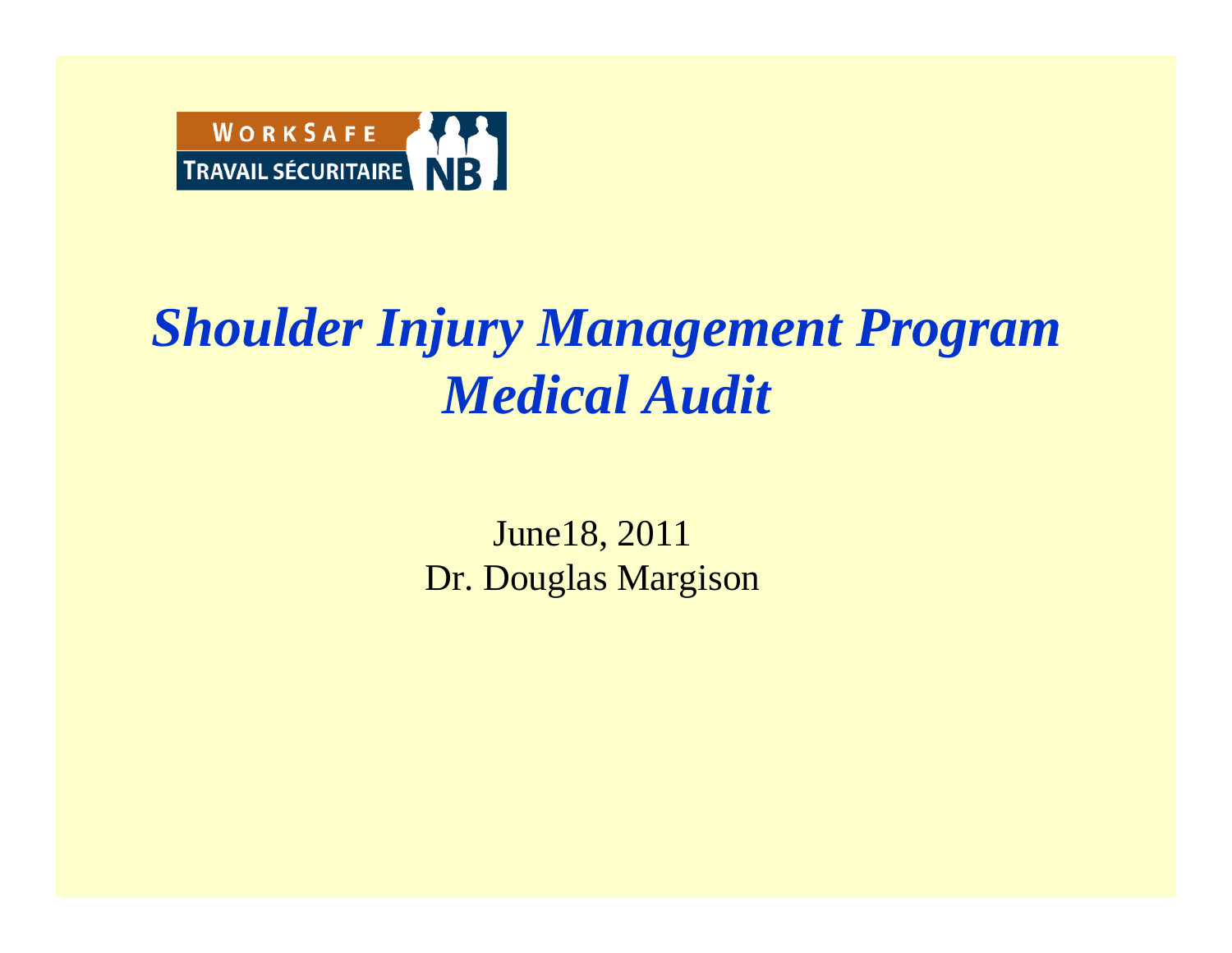

# *Audit sample …*

- SW Case Mgmt region pilot project
- 131 claims
	- 61 referred to orthopaedic surgeon
		- 40 early by FP (66%)
		- 21 by Physio  $(34\%) \Rightarrow$  "in the model"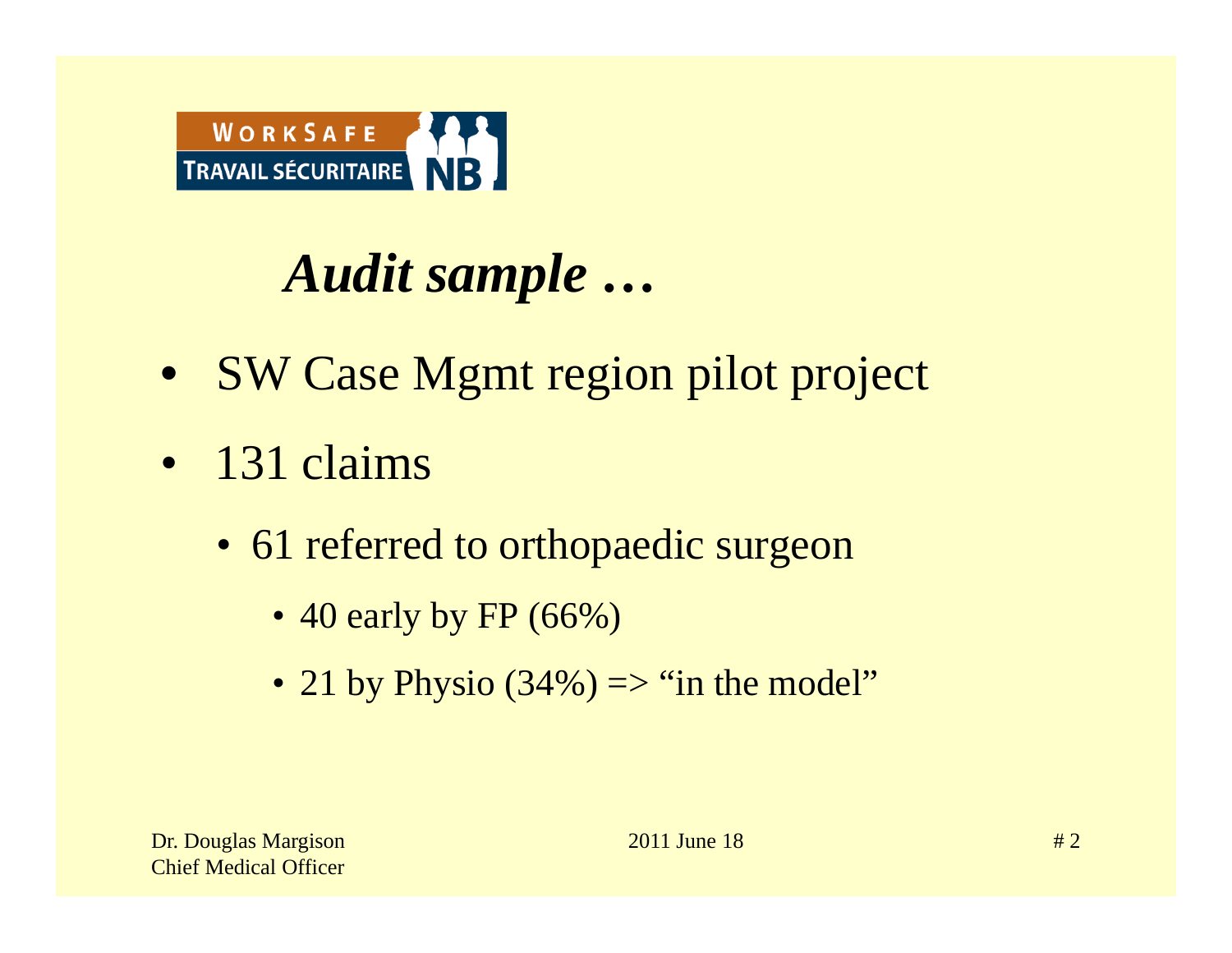

# *Psychosocial risk factors*

| <b>Combined</b> |    |    | <b>P&amp;A Score</b> | <b>Amber Flags</b> |       |
|-----------------|----|----|----------------------|--------------------|-------|
| In the model?   |    |    | <b>Median</b>        | <b>None</b>        | A lot |
| <b>INo</b>      | 40 | 28 | 122                  | 53%                | 32%   |
| <b>Yes</b>      | つ1 |    | 106                  | 52%                | 29%   |

- "Early referral by FP" claims tend to have higher P&A scores => more psychosocial risk factors
- "Early referral by FP" claims tend to have a lot more amber flags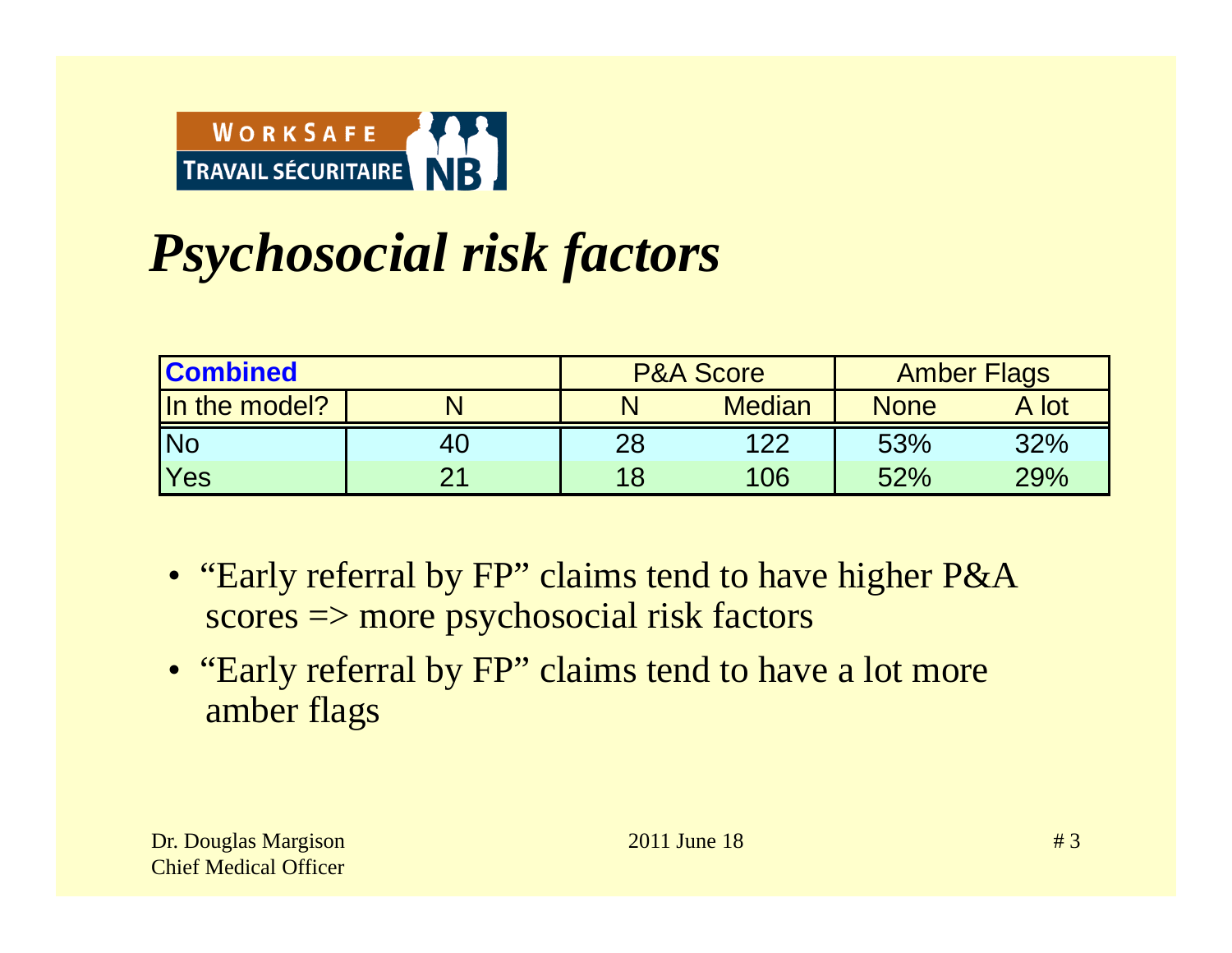

# *Pilot Objective*

• Keep claims with a "predominantly psychosocial pain generator" away from medicalization of non-medical conditions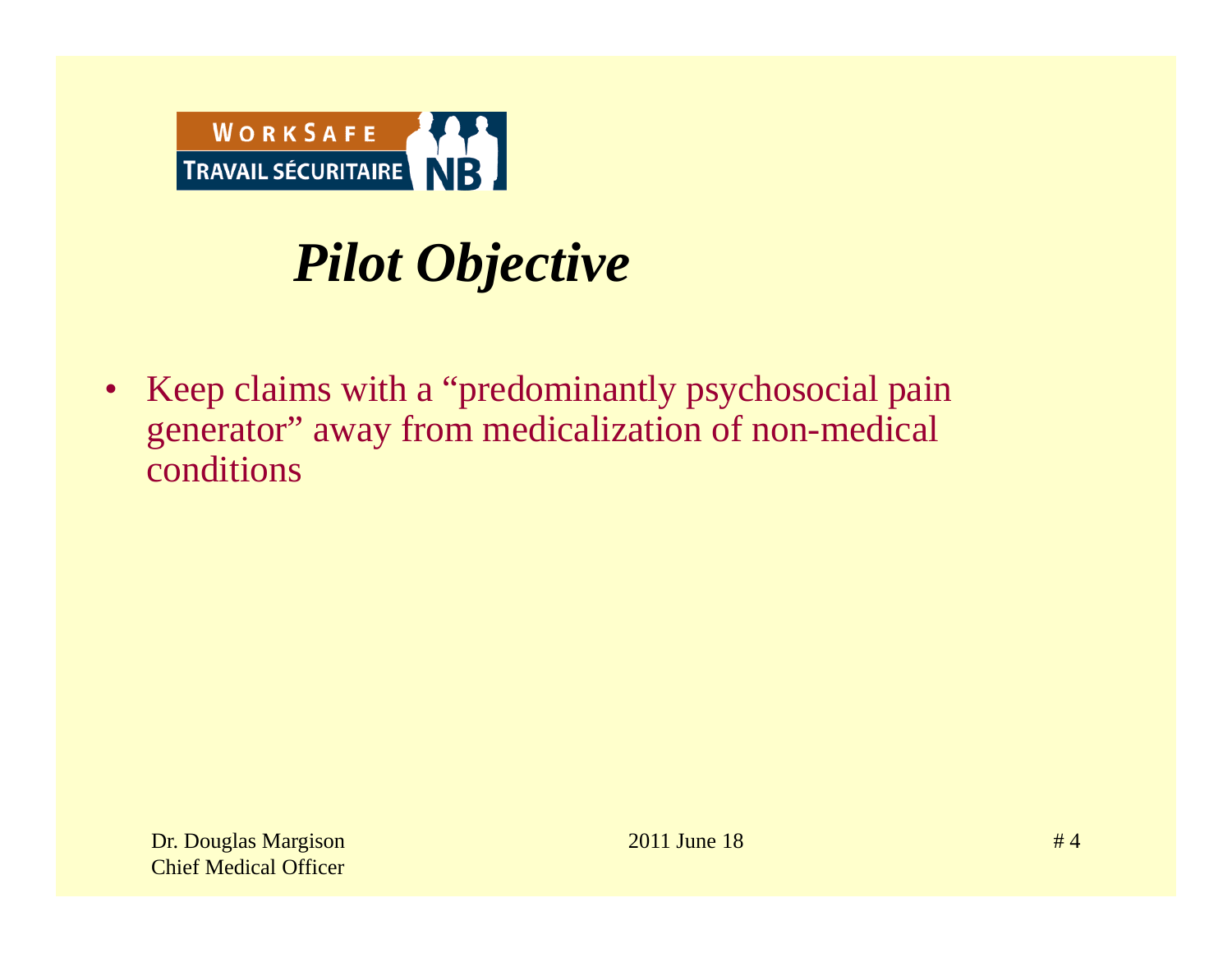

# *Referral profile: FP Referral to Specialist*

|               | Lag DoD              |    |       |                                      |      |
|---------------|----------------------|----|-------|--------------------------------------|------|
|               | <b>Specialist in</b> |    |       | to referral Wait to 1st 1st visit at |      |
| In the model? | the model?           |    | (wks) | visit (wks)                          | week |
| <b>No</b>     | No                   |    |       |                                      |      |
|               | Yes                  | 29 |       |                                      |      |
| <b>Yes</b>    | Yes                  |    | 5     |                                      |      |

DoD = Date of Disablement

Referrals "in the model" paid at expedited rate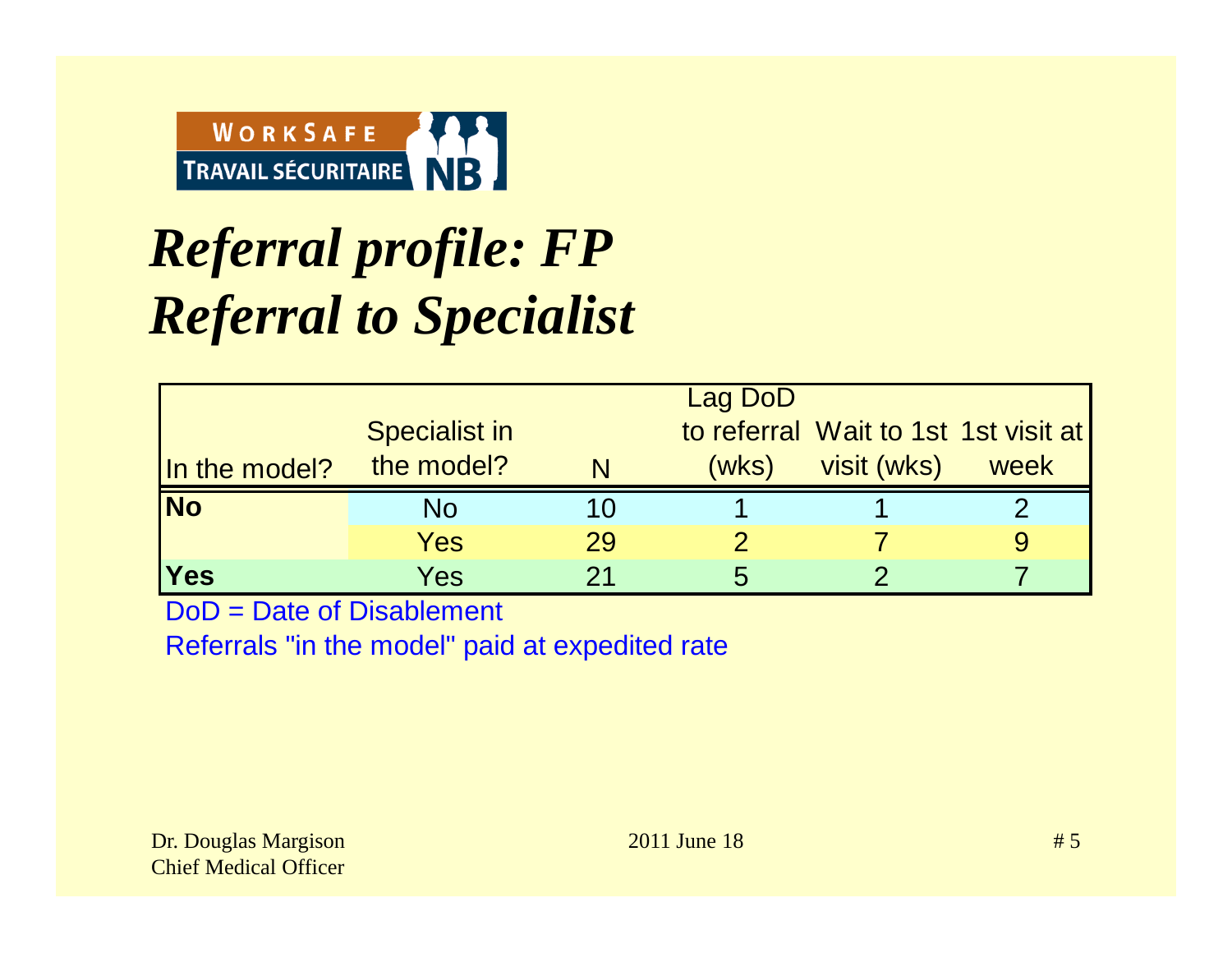

# *Referral profile: Surgery*

|                      |                 |             |   |                 | Lag DoD to   | <b>Wait to</b> |
|----------------------|-----------------|-------------|---|-----------------|--------------|----------------|
|                      |                 |             |   |                 | book surgery | surgery        |
| <b>In the model?</b> | <b>Fraction</b> | Indication  | N | <b>Fraction</b> | (wks)        | (wks)          |
| <b>No</b>            | 43%             | <b>Firm</b> |   | 33%             | 14           |                |
|                      |                 | <b>Soft</b> | 4 | 67%             | 29           | 17             |
| <b>Yes</b>           | 57%             | <b>Firm</b> |   | 100%            | 12           | 5              |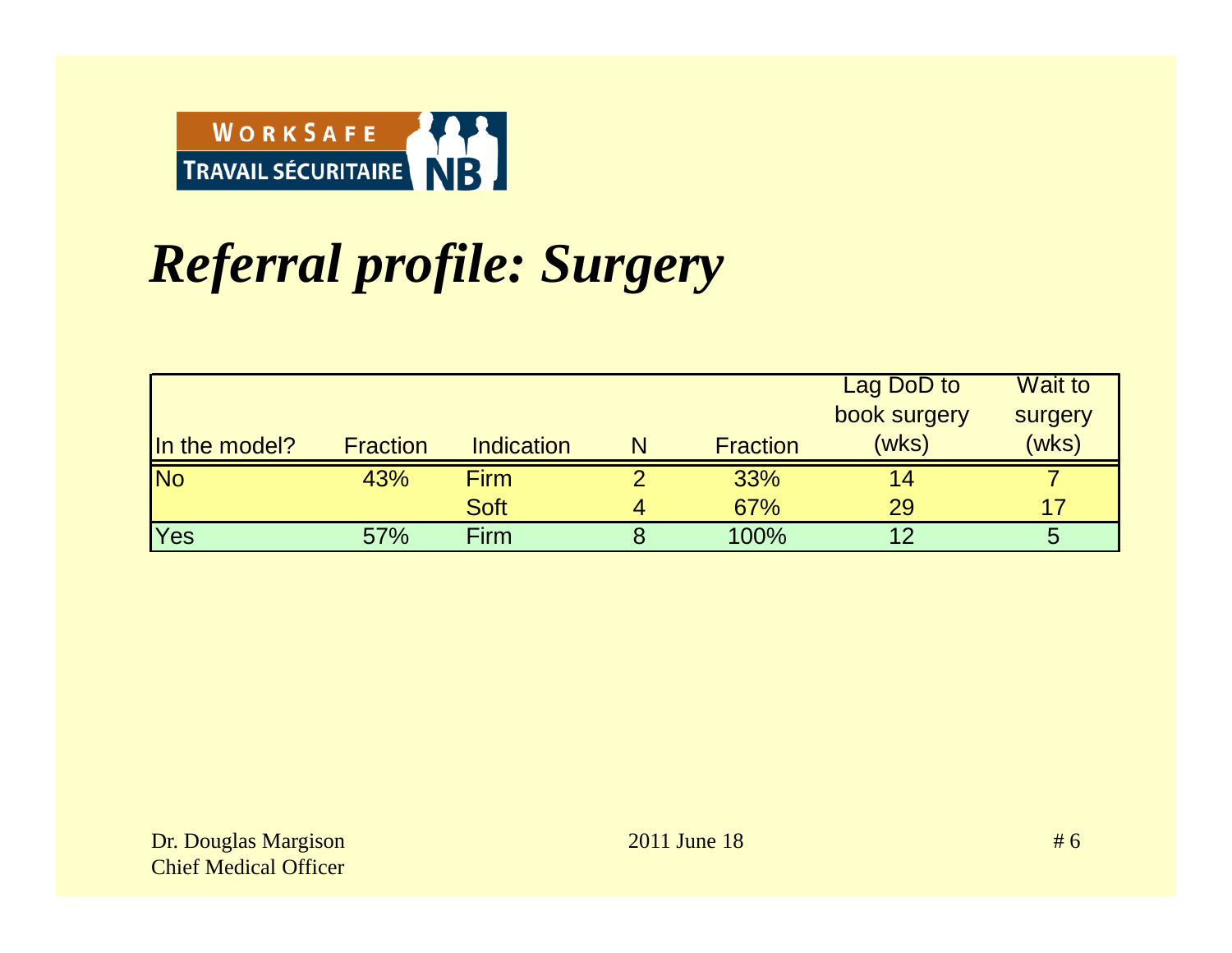

# *Referral profile: Comparison 2007*

| <b>Item</b>               | 2007            | <b>Pilot</b>   |
|---------------------------|-----------------|----------------|
| <b>Referral to Ortho</b>  | 64%             | 46%            |
| By PT                     | 0%              | 16%            |
| By FP                     | 64%             | 30%            |
| <b>Referral to Ortho:</b> |                 |                |
| Lag time (wks)            | 12 <sub>2</sub> | 5              |
| <b>Referral to Ortho:</b> |                 |                |
| Wait time (wks)           | 6               | $\overline{2}$ |
| Imaging                   | 64%             | 27%            |
| <b>Surgery</b>            | 20%             | 11%            |
| <b>Firm indication</b>    | 43%             | 71%            |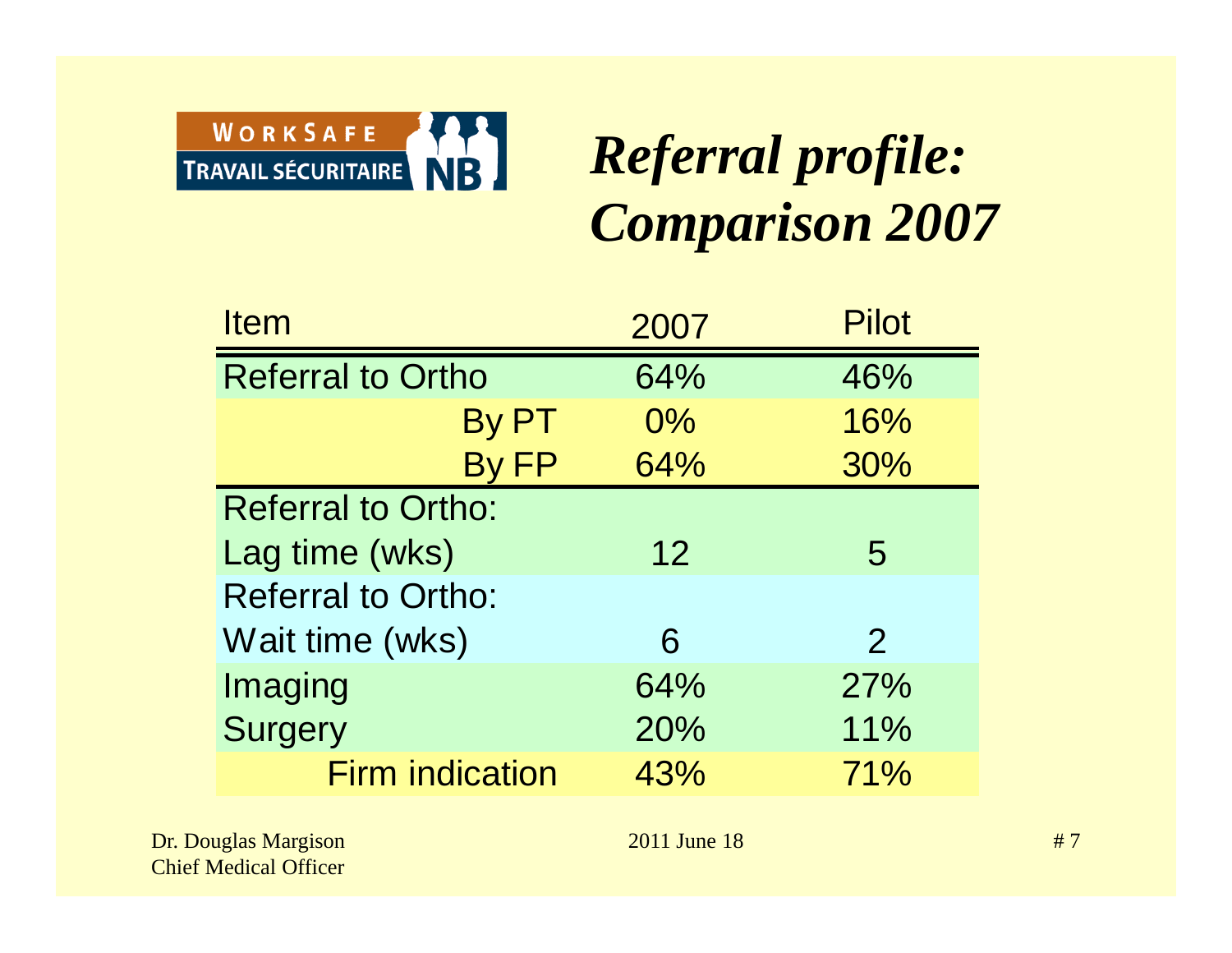

# *Imaging profile*

- 46% of imaging ordered prior to case management  $\Rightarrow$  50% are MRIs
- "In the model" imaging  $\Rightarrow$  25% are MRIs
- Gold standard is MRI-Arthrogram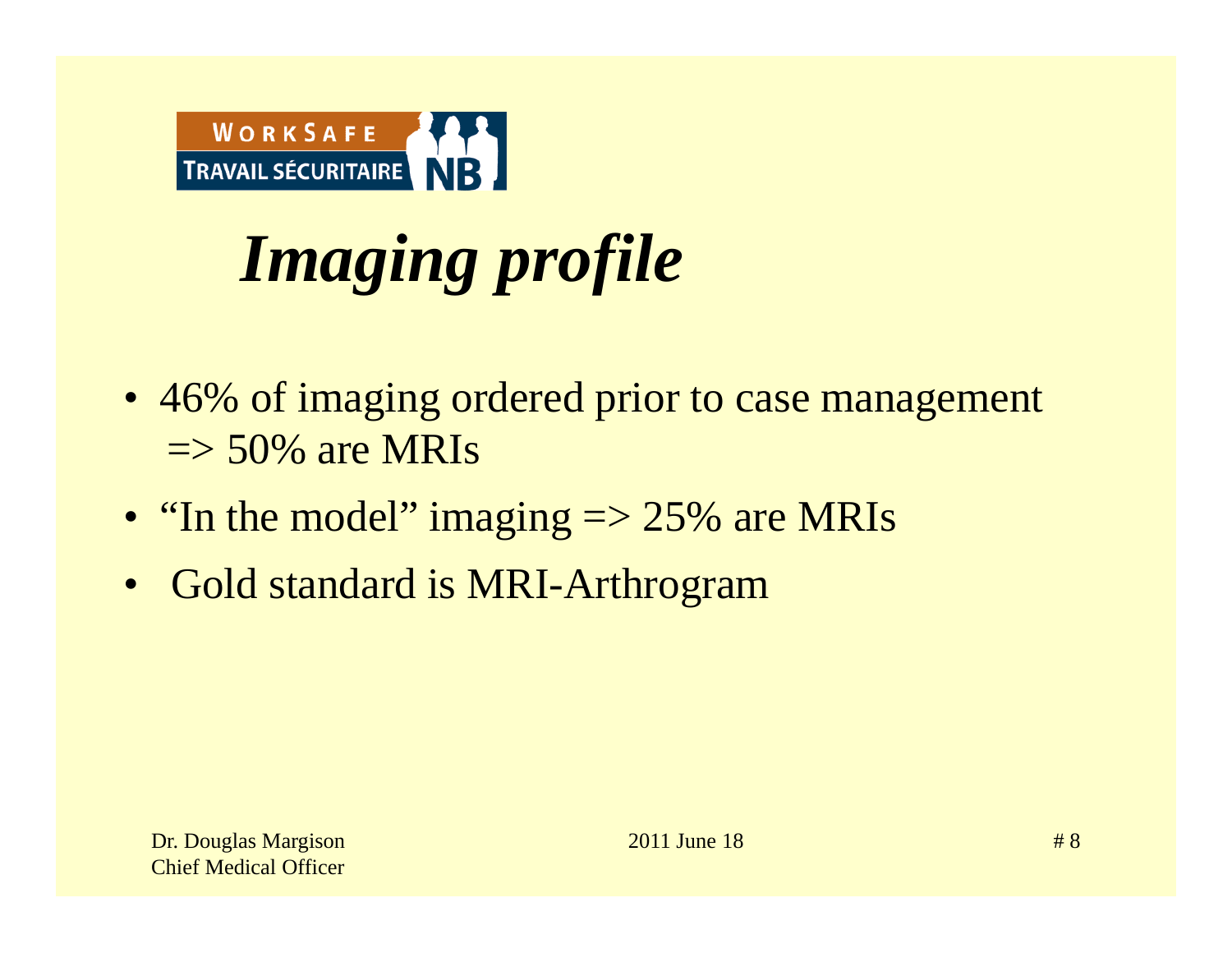

### *Event Timeline: Week 1-10*

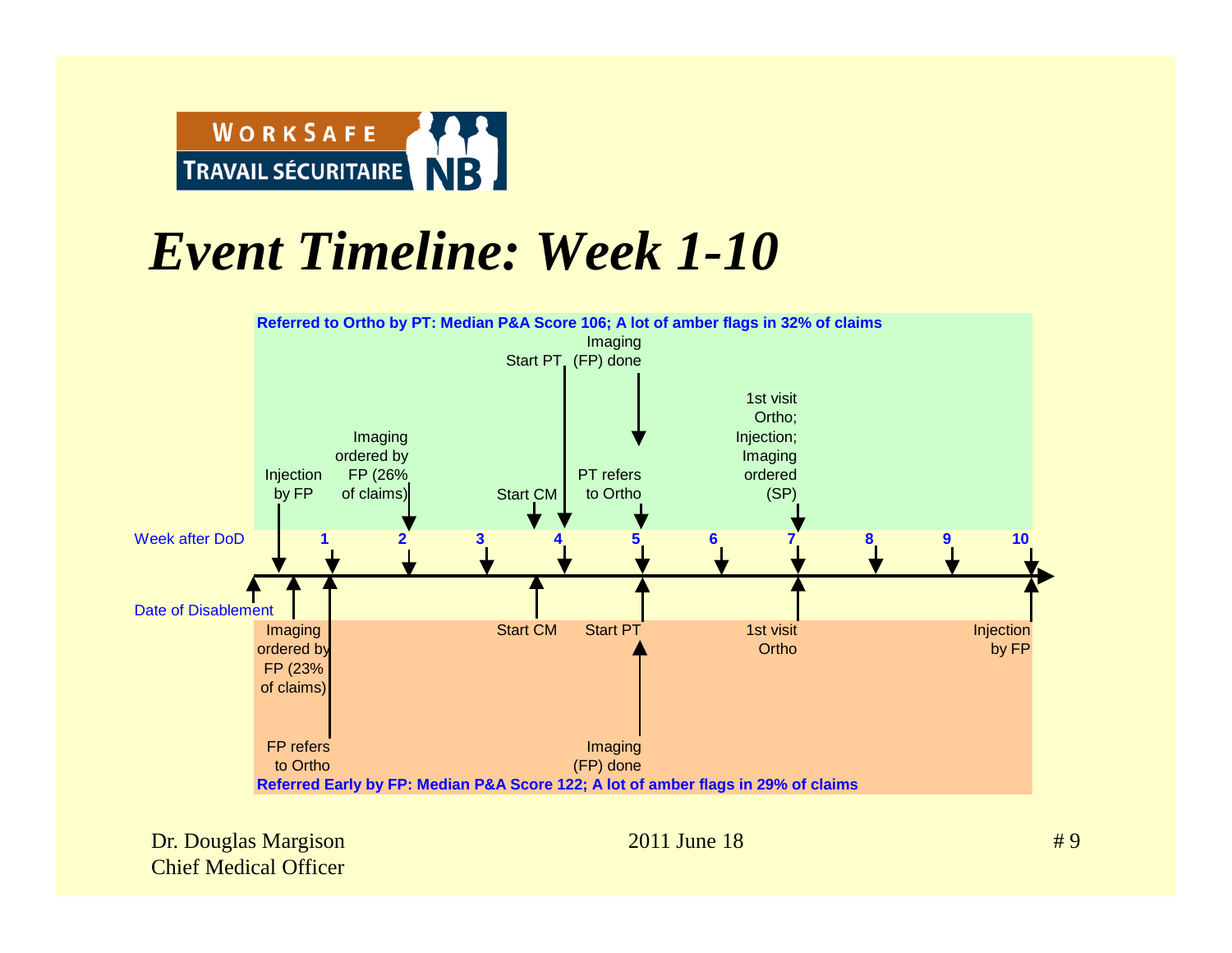

### *Event Timeline: Week 11-20*



**Referred Early by FP: Median P&A Score 122; A lot of amber flags in 29% of claims**

Dr. Douglas Margison 2011 June 18 Chief Medical Officer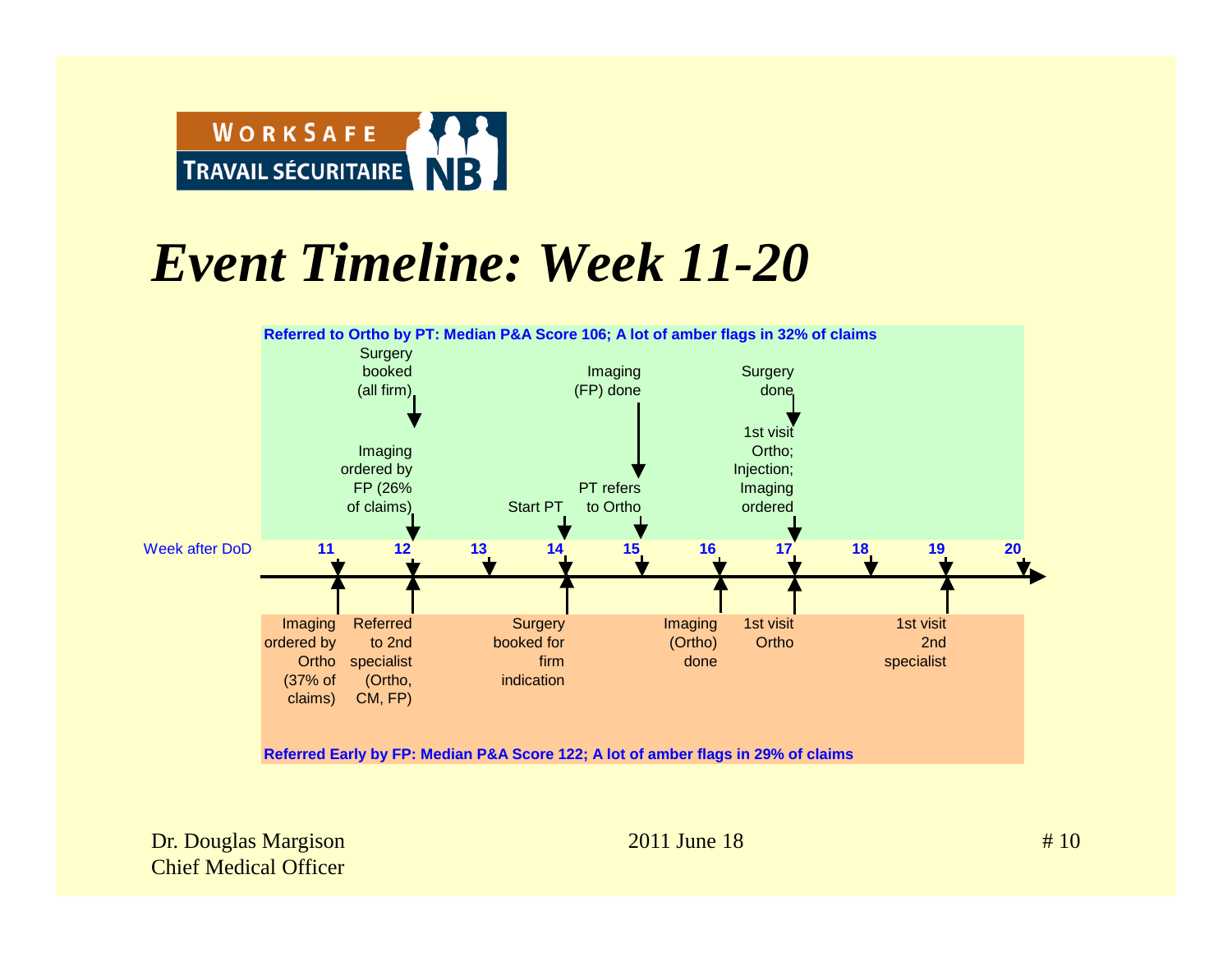

### *Event Timeline: Week 21-47*